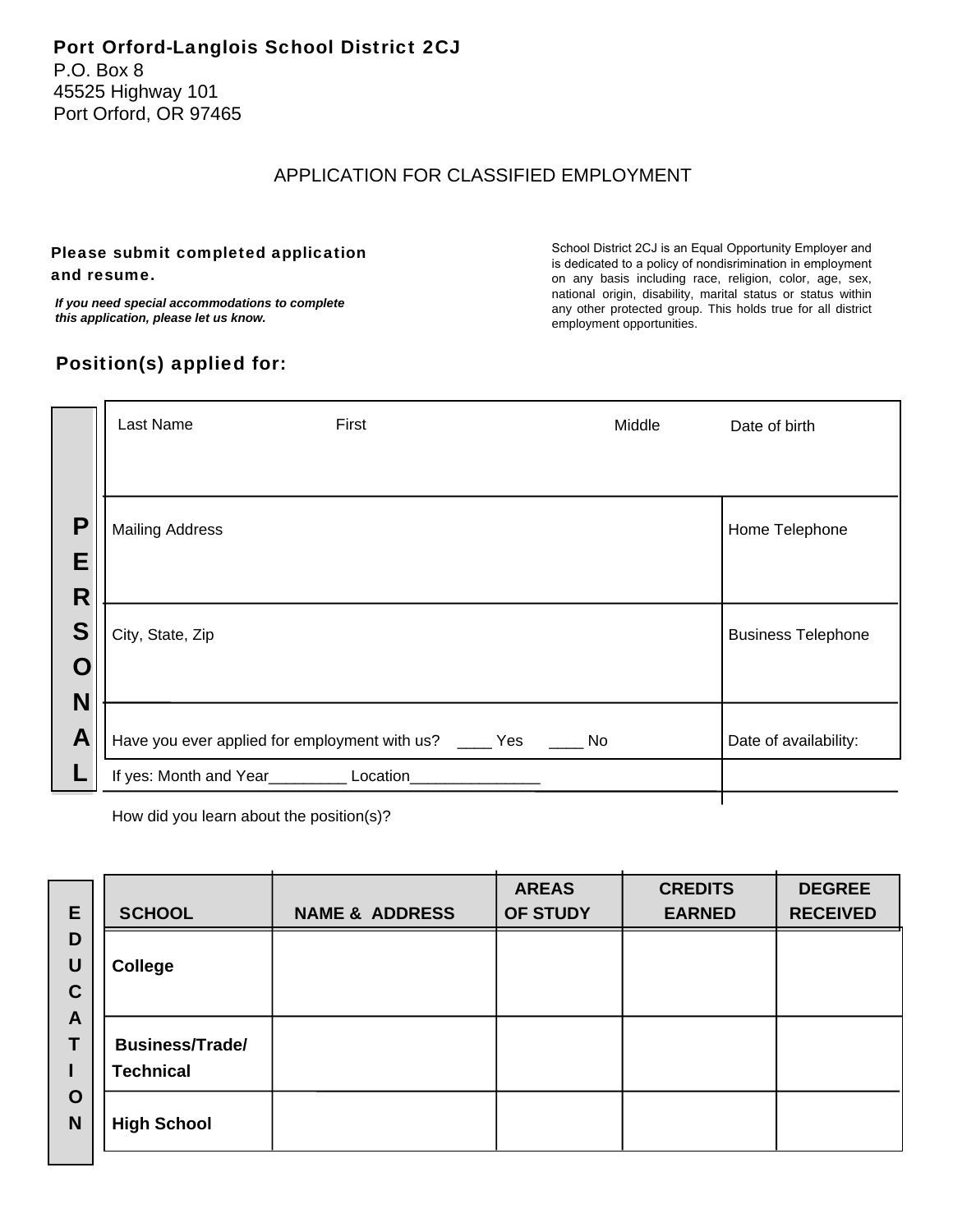| Did you graduate? Yes | <b>Nd</b> | Did you receive a GED? Yes |  | ' No i |  |
|-----------------------|-----------|----------------------------|--|--------|--|
|-----------------------|-----------|----------------------------|--|--------|--|

#### EMPLOYMENT Please give accurate, complete full-time and part-time employment record. Start with your present or most recent employer. THIS PAGE MUST BE COMPLETED IN FULL (Use additional paper if necessary

Veterans Preference' Eligible (VPE): Former military personnel that have been verified as a "veteran" under Oregon law (ORS 408.230) will receive an interview if they meet the minimum competency factors of the position. The service record should be reflected in the "Work Experience" section of the application. The veterans' preference laws do not guarantee the veteran a job. Positions are filled with the best qualified candidate as determined by the hiring manager.

Are you a veteran as defined by ORS 402.225? \_\_\_ Yes \_\_\_\_\_ No

|         | Name of Employer:<br>Address: | Telephone:          |
|---------|-------------------------------|---------------------|
| $\vert$ | Name of Supervisor:           | Employed From/To:   |
|         |                               | Hourly pay:         |
|         | Description of duties:        | Last:<br>Start:     |
|         |                               | Reason for leaving: |

|                         | Name of Employer:<br>Address: | Telephone:            |
|-------------------------|-------------------------------|-----------------------|
| $\overline{\mathbf{2}}$ | Name of Supervisor:           | Employed (Month/Year) |
|                         | Description of duties:        | Hourly pay:           |
|                         |                               | Start:<br>Last:       |
|                         |                               | Reason for leaving:   |
|                         |                               |                       |

| 3 | Name of Employer:      | Telephone:            |
|---|------------------------|-----------------------|
|   | Address:               | Employed (Month/Year) |
|   | Name of Supervisor:    | Yearly pay:           |
|   |                        | Last:<br>Start:       |
|   | Description of duties: | Reason for leaving:   |
|   |                        |                       |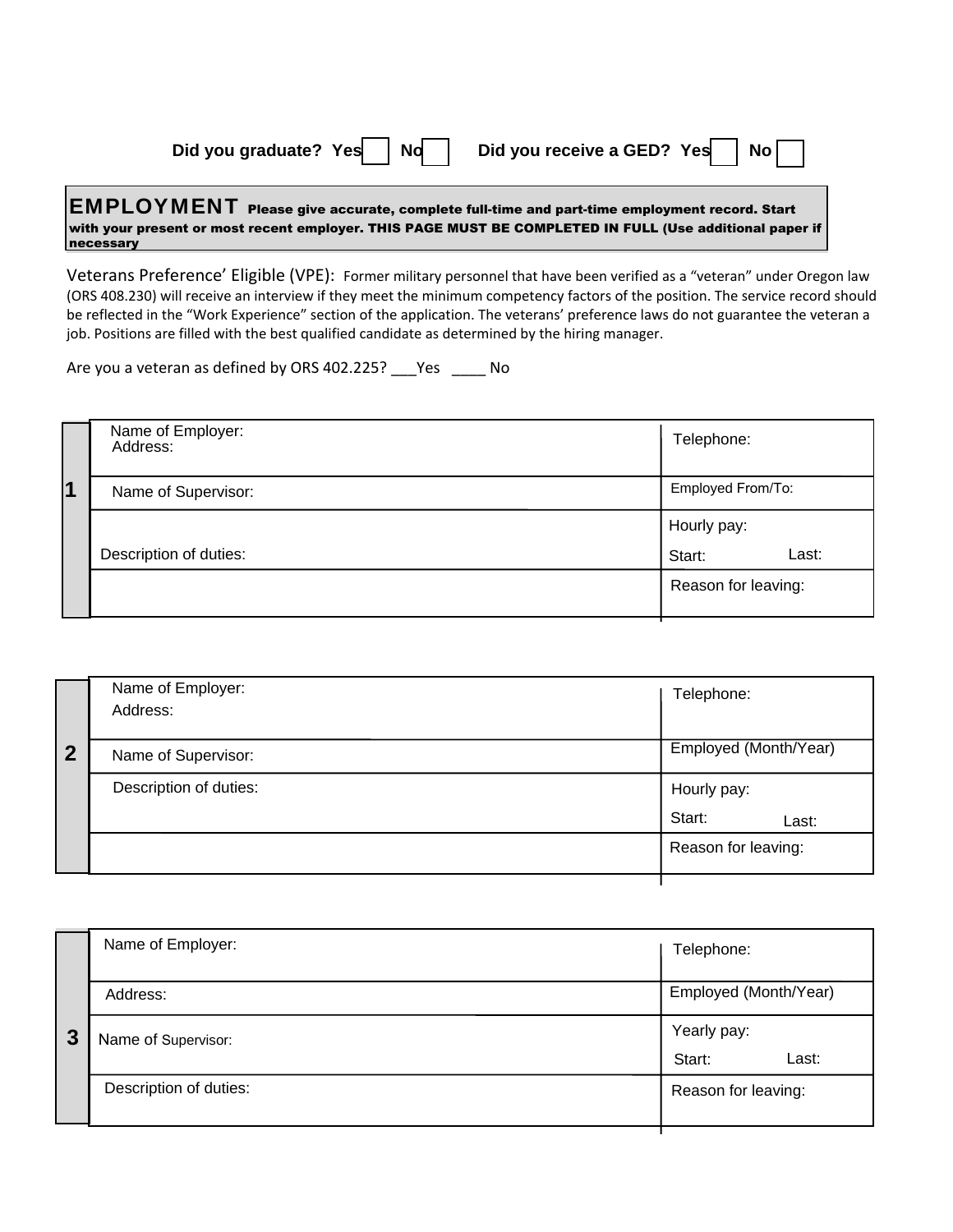|                                                                            | Name of Employer:      |                                                               | Telephone:                            |
|----------------------------------------------------------------------------|------------------------|---------------------------------------------------------------|---------------------------------------|
|                                                                            | Address:               |                                                               | Employed (Month/Year)<br>From:<br>To: |
| 4                                                                          | Name of Supervisor:    |                                                               | Hourly pay:<br>Start:<br>Last:        |
|                                                                            | Description of duties: |                                                               | Reason for leaving:                   |
|                                                                            |                        |                                                               |                                       |
| We may contact the employers<br>listed above unless indicated<br>otherwise |                        | DO NOT CONTACT<br>Employer Number(s)_______________<br>Reason |                                       |

Training which supports your application (i.e., administrative/clerical, computers, classroom experience, etc.)

# REFERENCES

 List three or four references including people who have first hand knowledge of your professional skills, ability, character, personality and scholarship.

| <b>Name and Address</b> | <b>Current Phone Number(s)</b><br><b>Business</b><br>Home | <b>Official Position</b> |  |
|-------------------------|-----------------------------------------------------------|--------------------------|--|
|                         |                                                           |                          |  |
|                         |                                                           |                          |  |
|                         |                                                           |                          |  |
|                         |                                                           |                          |  |

**Please tell us briefly why you are interested in this position.** 

**Personal History** Have you ever:



• been dismissed from a position?

• been asked to resign from a position?

• been convicted, pled guilty, or pled nolo contendere to a felony?